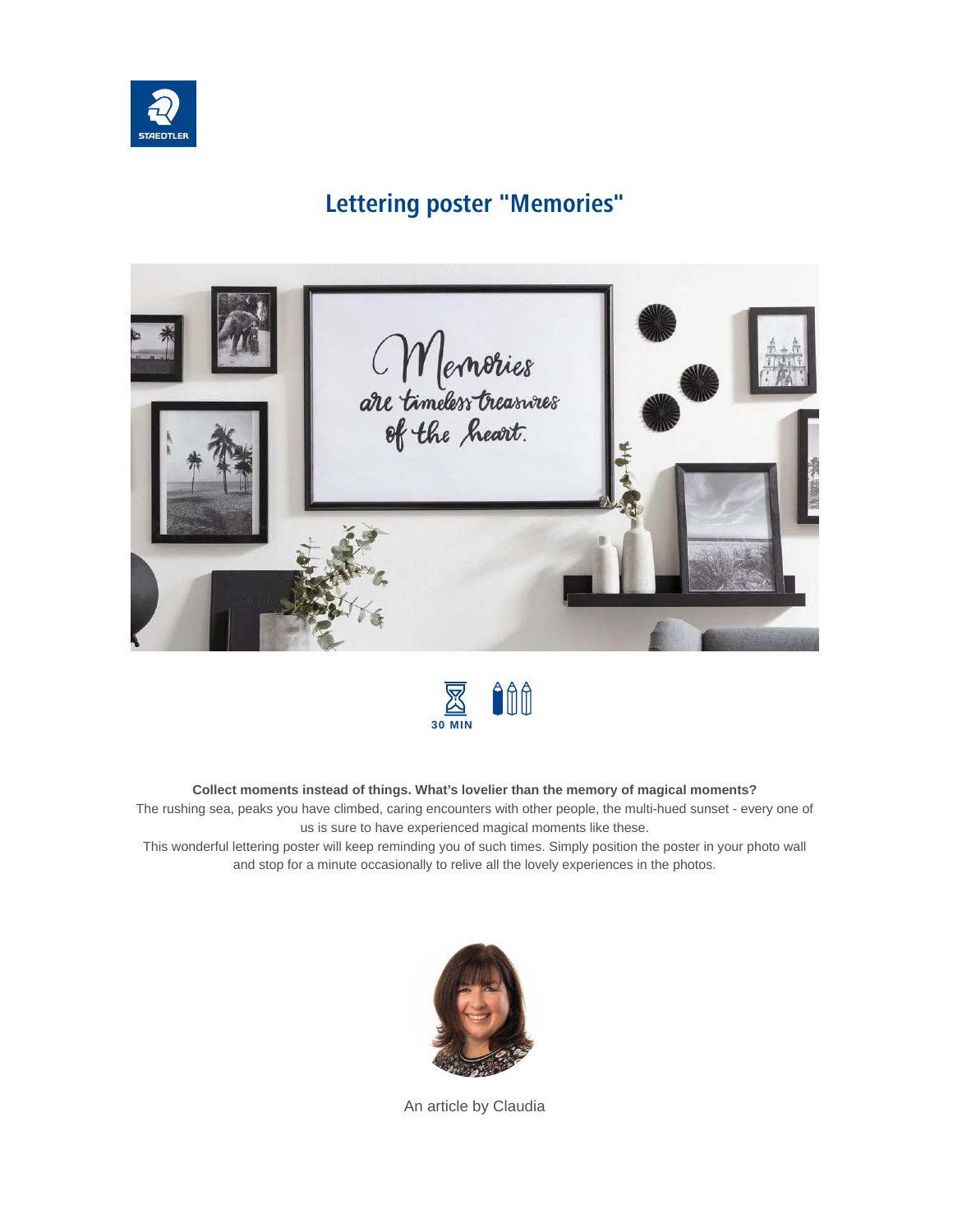## **Step-by-step tutorial**





Print off the template for your desired design.

Shade over the back of the template with a soft pencil (e.g. Mars Lumograph 7B).

**Tip:** The template can be enlarged to any size you like in a copy shop, so you can even create A2 size posters.



Attach the template (front side up) to the top corner of your lettering paper using masking tape.

Then go over the lines with a sharp HB pencil, to transfer the design onto the paper.

Before you remove the template, lift up one corner to check that you have transferred all the lines.

Memories<br>are timeless treasures





Go over the outlines of the letters with the lightfast, black pigment liner.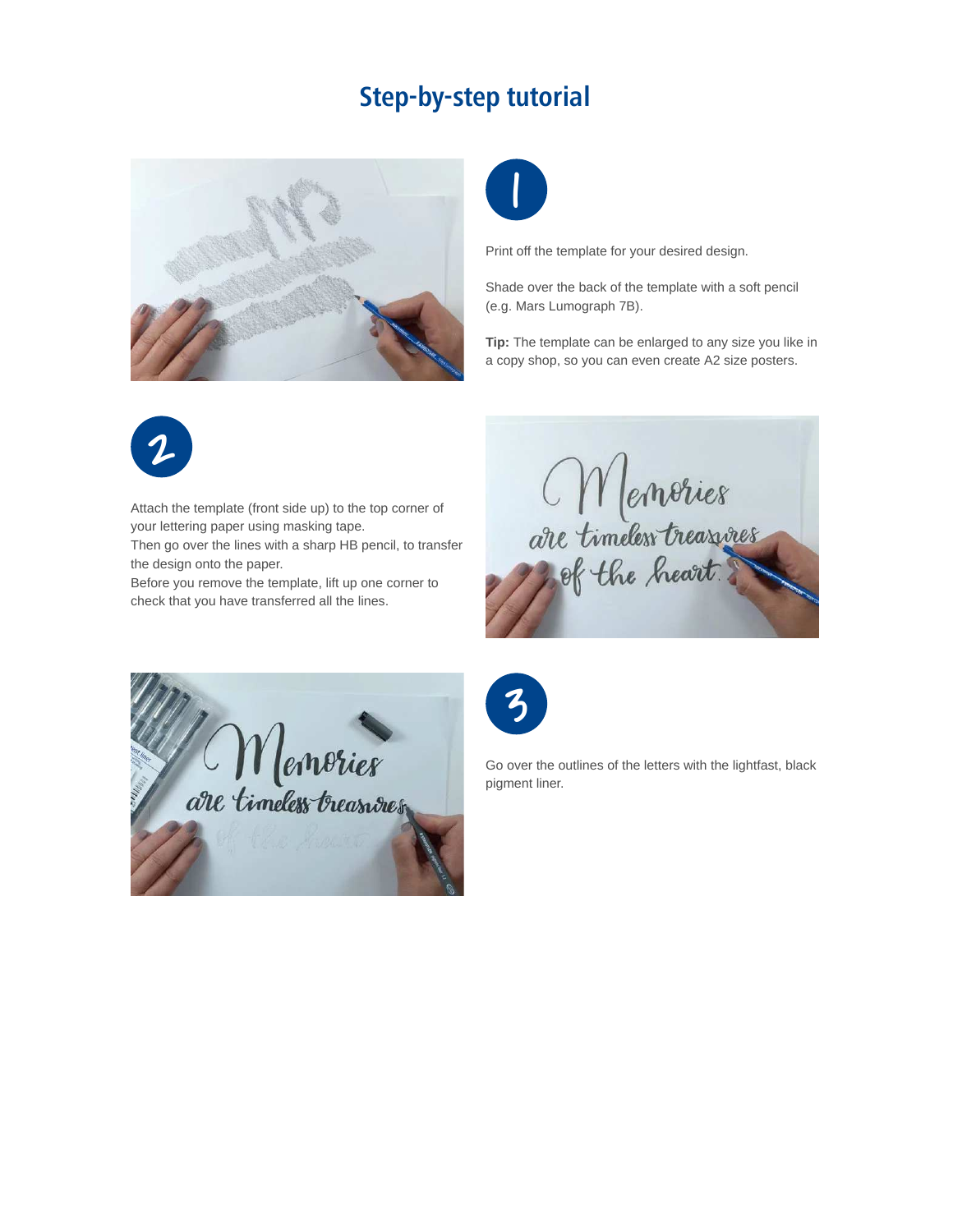

Then fill in all the letters in black. Finally, rub out any remaining pencil lines.

Menories are timeless treasures of the heart.

### **Material overview**